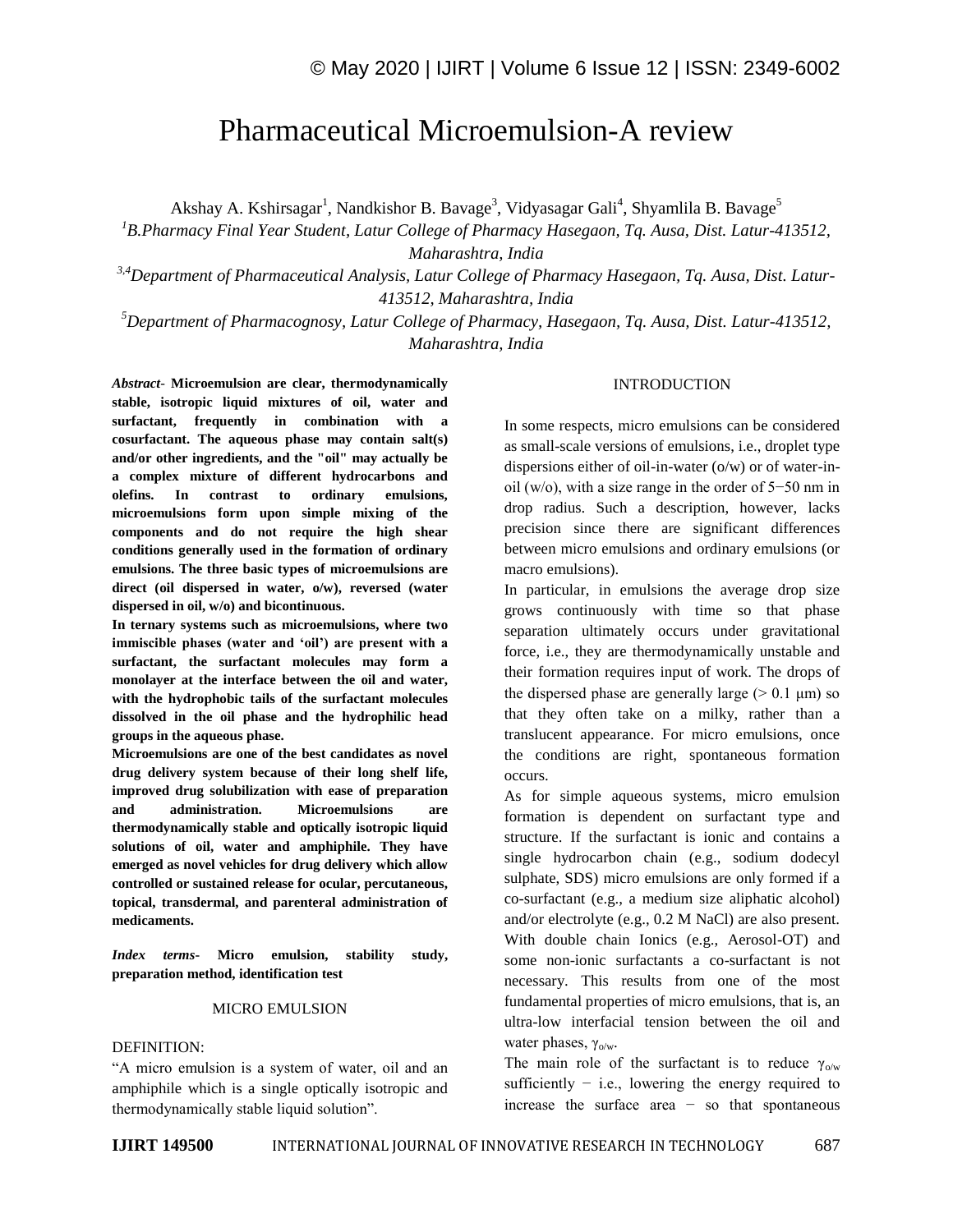dispersion of water or oil droplets occurs and the system is thermodynamically stable. As described in Section 3.2.1 ultra-low tensions are crucial for the formation of micro emulsions and depend on system composition.

Micro emulsions were not really recognized until the work of Hoar and Schulman in 1943, who reported a spontaneous emulsion of water and oil on addition of a strong surface-active agent. The term "micro emulsion" was first used even later by Schulman et al.

# THEORY OF FORMATION AND STABILITY

# Interfacial Tension in Microemulsions

A simple describing microemulsion formation is to consider a subdivision of the dispersed phase into very small droplets. Then the configurationally entropy change, can be approximately expressed as the equation Boltzman's equation

#### Kinetic Stability

Internal contents of the microemulsion droplets are known to exchange, typically on the millisecond time scale. They diffuse and undergo collisions. If collisions are sufficiently violent, then the surfactant film may rupture thereby facilitating droplet exchange, that is the droplets are kinetically unstable. However, if one disperses emulsions sufficiently small droplets ( $<$  500 Å), the tendency to coalesce will be counteracted by an energy barrier. Then the system will remain dispersed and transparent for a long period of time (months). Such an emulsion is said to be kinetically stable. (reference :- Danielsson, I.; Lindman, B. Colloids Surf. A 1981, 3, 391. Pg. No. 61)

#### PHYSICOCHEMICAL PROPERTIES

#### Predicting microemulsion type

A well-known classification of microemulsions is that of Winsor who identified four general types of phase equilibria:

 Type I: the surfactant is preferentially soluble in water and oil-in-water (o/w) microemulsions form (Winsor I). The surfactant-rich water phase coexists with the oil phase where surfactant is only present as monomers at small concentration.

- Type II: the surfactant is mainly in the oil phase and water-in-oil (w/o) microemulsions form. The surfactant-rich oil phase coexists with the surfactant-poor aqueous phase (Winsor II).
- Type III: a three-phase system where a surfactant-rich middle-phase coexists with both excess water and oil surfactant-poor phases (Winsor III or middle-phase microemulsion).
- Type IV: a single-phase (isotropic) micellar solution, that forms upon addition of a sufficient quantity of amphiphile (surfactant plus alcohol).

# Surfactant film properties

An alternative, more physically realistic, approach is to consider mechanical properties of a surfactant film at an oil−water interface. This film can be characterized by three phenomenological constants: tension, bending rigidity, and spontaneous curvature. Their relative importance depends on the constraints felt by the film. It is important to understand how these parameters relate to interfacial stability since surfactant films determine the static and dynamic properties of microemulsions (and emulsions). These include phase behaviour and stability, structure, and solubilisation capacity.

#### Spontaneous curvature

Spontaneous (or natural or preferred) curvature  $C_0$  is defined as the curvature formed by a surfactant film when a system consists of equal amounts of water and oil. Then, there is no constraint on the film, which is free to adopt the lowest free energy state. Whenever one phase is predominant, there is a deviation from  $C_0$ . In principle, every point on a surface possesses two principal radii of curvature,  $R_1$ and  $R_2$  and their associated principal curvatures are  $C_1 = 1/R_1$  and  $C_2 = 1/R_2$ . Mean and Gaussian curvatures are used to define the bending of surfaces. Mean curvature:  $C = \frac{1}{2} (1/R_1 + 1/R_2)$ 

Gaussian curvature:  $\kappa = 1/R_1 \times 1/R_2$ 

 $C_1$  and  $C_2$  are determined as follows: every point on the surface of the surfactant film has two principal radii of curvature,  $R_1$  and  $R_2$  as shown in Figure 3.5. If a circle is placed tangentially to a point p on the surface and if the circle radius is chosen so that its second derivative at the contact point equals that of the surface in the direction of the tangent (of normal vector, n), then the radius of the circle is a radius of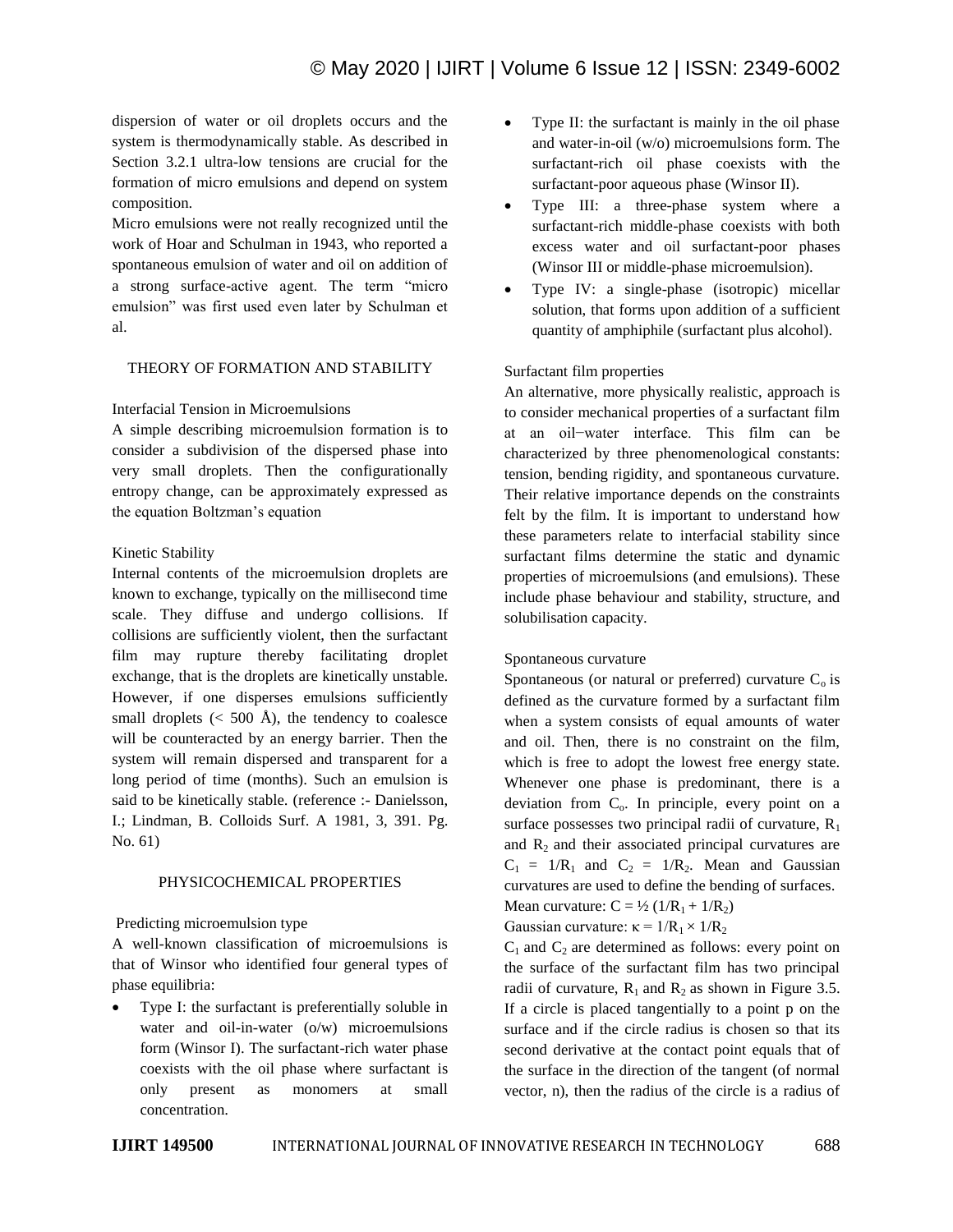curvature of the surface. The curvature of the surface is described by two such circles chosen in orthogonal (principal) directions.

#### Surfactant type

Nature of the polar head group, also influences  $C_0$ through different interactions with the polar (aqueous) phase:

For ionic surfactants electrolyte content and temperature affect the spontaneous curvature in opposite ways. An increase in salt concentration screens electrostatic head group repulsions − i.e., decreases head group area so the film curves more easily toward water, leading to a decrease in  $C<sub>o</sub>$ .

# Raising temperature has two effects:

(1) An increase in electrostatic repulsions between head groups due to higher counter ion dissociation, so C<sub>o</sub> increases;

(2) More gauche conformations are induced in the surfactant chains, which become more coiled, resulting in a decrease in  $C_0$ . Therefore the combined effects of temperature on the apolar chains and on electrostatic interactions are competitive. The electrostatic term is believed to be slightly dominant, so  $C<sub>o</sub>$  increases weakly with increasing temperature.

For non-ionic surfactants, unsurprisingly, electrolytes have very little effect on  $C_0$ , whereas temperature is a critical parameter due to the strong dependence of their solubility (in water or oil) on temperature. For surfactants type as temperature increases water becomes a less good solvent for the hydrophilic units and penetrates less into the surfactant layer. In addition, on the other side of the film, oil can penetrate further into the hydrocarbon chains, so that increasing temperature for this type of surfactant causes a strong decrease in  $C_0$ . This phenomenon explains the strong temperature effects on the phase equilibria of such surfactants.

# Phase behaviour

Solubilisation and interfacial properties of microemulsions depend upon pressure, temperature and also on the nature and concentration of the components. The determination of phase stability diagrams (or phase maps), and location of the different structures formed within these

water(salt)−oil−surfactant−alcohol systems in terms of variables are, therefore, very important.

# Phase rule

The phase rule enables the identification of the number of variables (or degrees of freedom) depending on the system composition and conditions. It is generally written as:

# $F = C - P + 2$

Where F is the number of possible independent changes of state or degrees of freedom, C the number of independent chemical constituents, and P the number of phases present in the system. A system is called invariant, mono variant, bi variant, and so on, according to whether F is zero, 1, 2, and so on. For example, in the simplest case of a system composed of three components and two phases, F is uni variant at a fixed temperature and pressure.

# PREPARATION AND METHODS

# Phase Titration Method

Microemulsions are prepared by the spontaneous emulsification method (phase titration method) and can be depicted with the help of phase diagrams. Construction of phase diagram is a useful approach to study the complex series of interactions that can occur when different components are mixed. Microemulsions are formed along with various association structures (including emulsion, micelles, lamellar, hexagonal, cubic, and various gels and oily dispersion) depending on the chemical composition and concentration of each component. The understanding of their phase equilibrium and demarcation of the phase boundaries are essential aspects of the study. As quaternary phase diagram (four component system) is time consuming and difficult to interpret, pseudo ternary phase diagram is often constructed to find the different zones including microemulsion zone, in which each corner of the diagram represents 100% of the particular component.

The region can be separated into w/o or o/w microemulsion by simply considering the composition that is whether it is oil rich or water rich. Observations should be made carefully so that the meta stable systems are not included.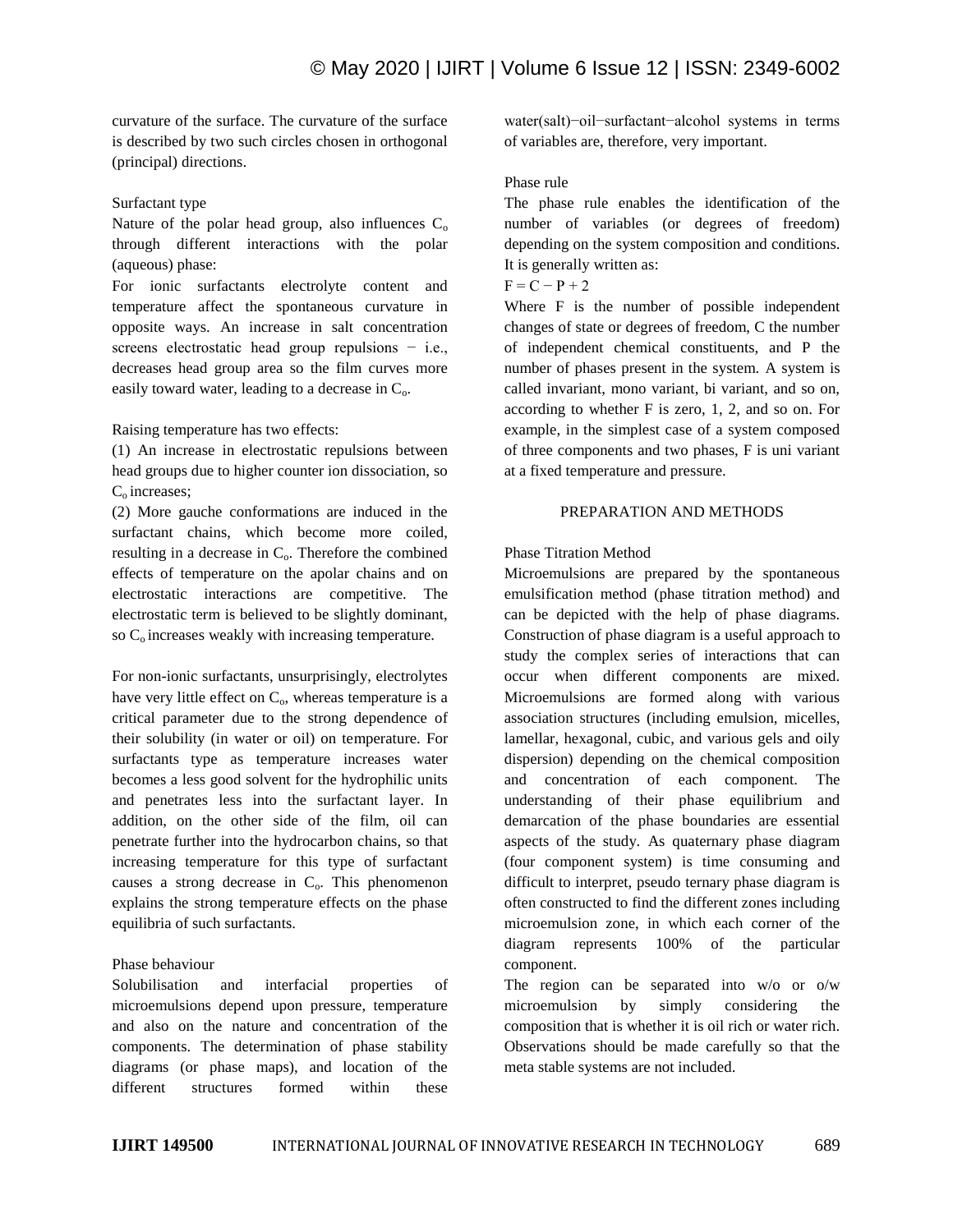

water & surfactant.

#### PHASE INVERSION METHOD

Phase inversion of micro emulsions occurs as a result of addition of excess of the dispersed phase or in response to temperature. During phase inversion drastic physical changes occur including changes in particle size that can affect drug release both in vivo and in vitro. These methods make use of changing the spontaneous curvature of the surfactant. For nonionic surfactants, this can be achieved by changing the temperature of the system, forcing a transition from an o/w micro emulsion at low temperatures to a w/o micro emulsion at higher temperatures (transitional phase inversion). During cooling, the system crosses a point of zero spontaneous curvature and minimal surface tension, promoting the formation of finely dispersed oil droplets. This method is referred to as phase inversion temperature (PIT) method. Instead of the temperature, other parameters such as salt concentration or pH value may be considered as well instead of the temperature alone. Additionally, a transition in the spontaneous radius of curvature can be obtained by changing the water volume fraction. By successively adding water into oil, initially water droplets are formed in a continuous oil phase. Increasing the water volume fraction changes the spontaneous curvature of the surfactant from initially stabilizing a w/o micro emulsion to an o/w micro emulsion at the inversion locus. Short-chain surfactants form flexible mono layers at the o/w interface resulting in a bi continuous micro emulsion at the inversion point.



Figure 4.2: Hypothetical Phase region of Micro emulsion system

From above figure, we can see that,

- When there is high concentration of oil, surfactant forms reverse micelles capable of solubilising more water molecules in their hydrophilic interior.
- Continued addition of water in this system may result in the formation of W/O micro emulsion in which water exists as droplets surrounded and stabilized by interfacial layer of the surfactant / co-surfactant mixture
- at a limiting water content, the isotropic clear region changes to a turbid, bi refringent one
- Upon further dilution with water, a liquid crystalline region may be formed in which the water is sandwiched between surfactant double layers.
- Finally, as amount of water increases, this lamellar structure will break down and water will form a continuous phase containing droplets of oil stabilized by a surfactant / co-surfactant (O/W micro emulsions).

# FACTORS AFFECTING FORMATION AND PHASE BEHAVIOUR OF MICROEMULSION

1. Factor affecting formation of Microemulsion system

The formation of oil or water swollen microemulsion depends on the packing ratio, property of surfactant, oil phase, temperature, the chain length, type and nature of co-surfactant.

Packing ratio:- The HLB (Hydrophilic Lipophilic Balance) of surfactant determines the type of microemulsion through its influence on molecular packing and film curvature. The analysis of film curvature for surfactant associations leading to microemulsion formation has been explained by Israclachvili et al (1976) and Mitchell and Ninham (1977) in terms of packing ratio, also called as critical packing parameter.

Critical Packing Parameter (CPP) =  $v/a \times l$ Where,

v is the partial molar volume of the hydrophobic portion of the surfactant, is the optimal head group area and l is the length of the surfactant tail.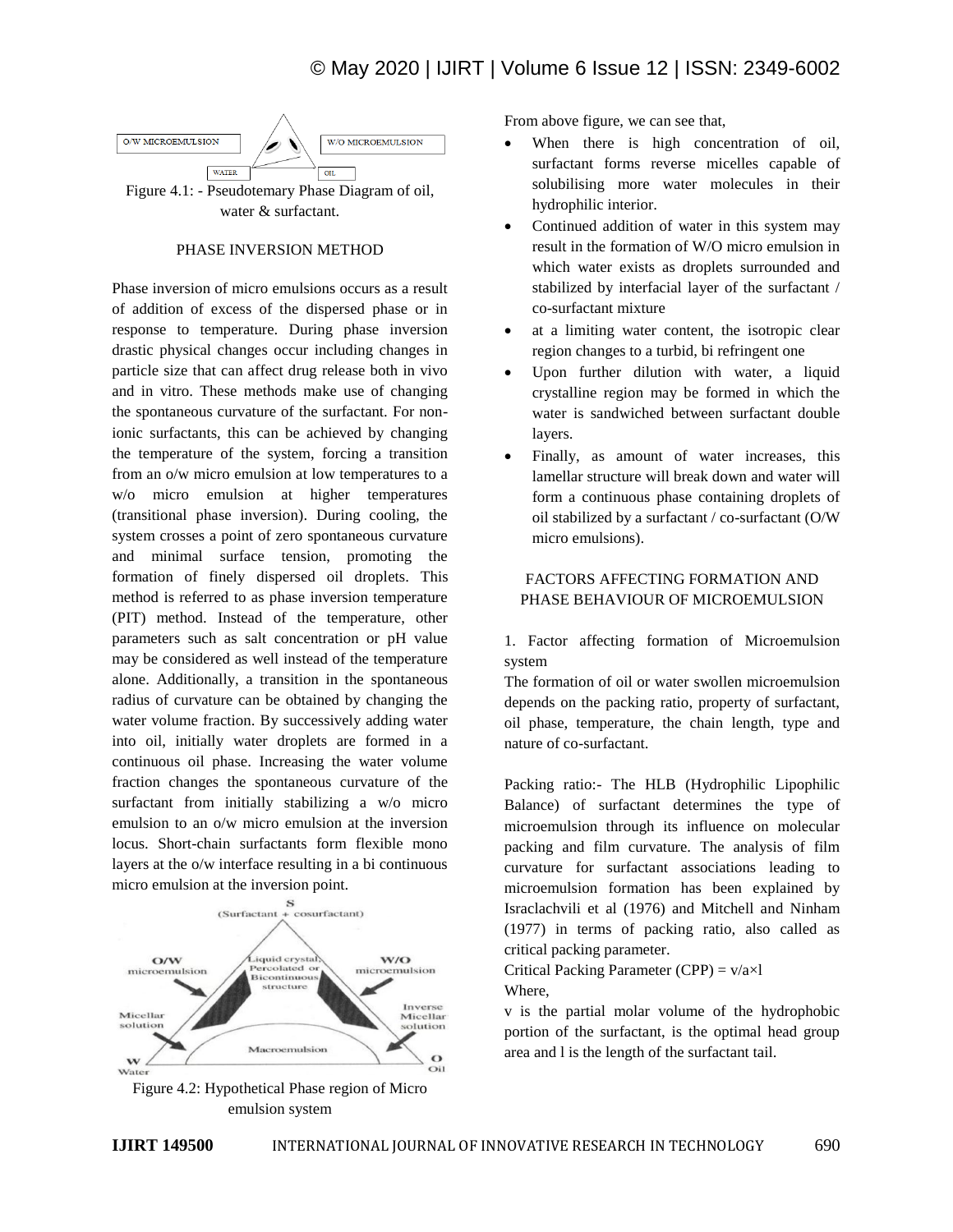- $\bullet$  If CPP (0-1) interface curves towards water (positive curvature) and o/w systems are favoured.
- CPP is greater than 1, interface curves spontaneously towards oil (negative curvature) so w/o micro emulsions are favoured
- At zero curvature, when the HLB is balanced (p is equivalent to 1), then either bi continuous or lamellar structures may form according to the rigidity of the film (zero curvature).

Property of Surfactant, Oil Phase and Temperature:- The type of microemulsion formed depends on the nature of surfactant. Surfactant contains hydrophilic head group and lipophilic tail group. The areas of these groups, which are a measure of the differential tendency of water to swell head group and oil to swell the tail area, are important for specific formulation when estimating the surfactant HLB in a particular system. When a high concentration of the surfactant is used or when the surfactant is in presence of salt, degree of dissociation of polar groups becomes lesser and resulting system may be w/o type.

The Chain Length, Type and Nature of Co-Surfactant:- In the formation of alcohols are widely used as a co-surfactant in micro emulsions. Addition of shorter chain co-surfactant gives positive curvature effect as alcohol swells the head region more than tail region so, it becomes more hydrophilic and o/w type is favoured, while longer chain co-surfactant favours w/o type w/o type by alcohol swelling more in chain region than head region.

#### 2. Factor Affecting Phase Behaviour

Salinity:- At low salinity, the droplet size of o/w microemulsion increases. This corresponds to increase in the solubilisation of oil. As salinity further increases, the system becomes bi- continuous over an intermediate salinity range. Increase in salinity leads to formation of continuous microemulsion with reduction in globule size. Further increase in salinity ultimately results in complete phase transition.

Alcohol concentration:- Increasing the concentration of low molecular weight alcohol as a co surfactant leads to the phase transition from w/o to bi continuous and ultimately to o/w type micro emulsion. Exactly opposite phase transition is noticed in case of high molecular weight alcohol.

Surfactant Hydrophobic Chain Length:-

The increase in length of hydrophobic chain length of the surfactant shows the change of o/w micro emulsion to w/o via bi continuous phase.

pH:- Change in pH influences the micro emulsions containing pH sensitive surfactants. This effect is more pronounced in case of acidic or alkaline surfactants. Carboxylic acids and amines change the phase behaviour from w/o to o/w by increasing the pH.

Nature of Oil:- Increase in the aromaticity of oil leads to phase transition from o/w to w/o and is opposite to that of increase in the oil alkane carbon number.

Ionic Strength:- As the ionic strength increases the system passes from o/w micro emulsion in equilibrium with excess oil to the middle phase and finally to w/o micro emulsion in equilibrium with excess water.

# EVALUATION OF MICRO EMULSION

#### Visual Inspection

For visual inspection microemulsion can be inspect visually for homogeneity, optical clarity, and fluidity.

Examination under Cross-polarizing Microscope

The microemulsion systems are subjected to examination under cross polarizing microscope for the absence of birefringence to exclude liquid crystalline systems.

#### Limpidity Test (Percent Transmittance)

The limpidity of the microemulsion can be measured spectro photometrically using spectrophotometer.

# Accelerated Stability Tests

Centrifugation stress testing:- Stability studies is time consuming process, so accelerated stability test is preferred. Microemulsion are centrifuged at 5000 and 10,000 rpm for 30 min were applied in order to assess the physical instabilities like phase separation, phase inversion, aggregation, creaming and cracking of the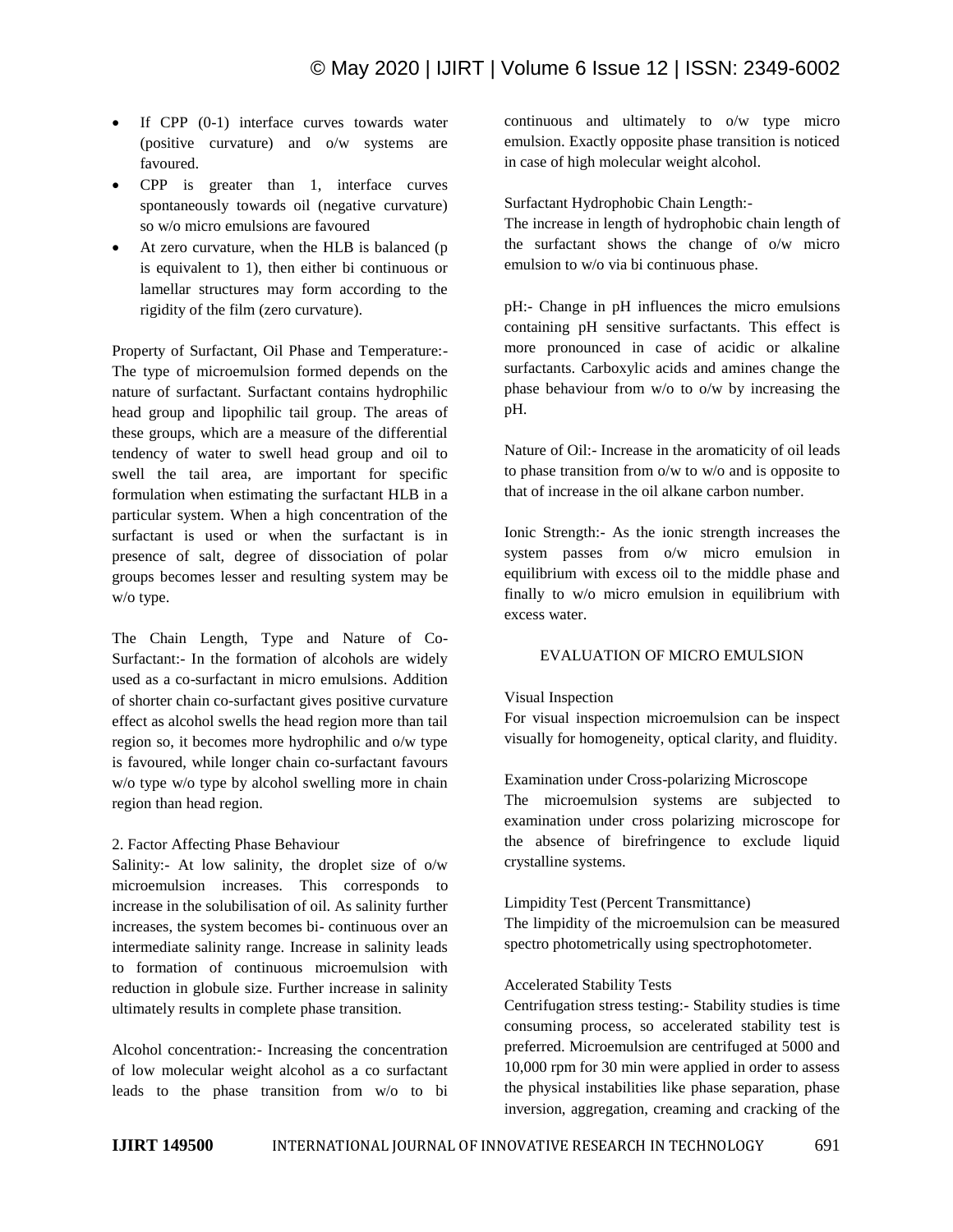# © May 2020 | IJIRT | Volume 6 Issue 12 | ISSN: 2349-6002

formulations. Previously thermally tested formulation are taken in centrifuge sample tubes and placed in the centrifuge basket at a well-balanced equilibrium position at ambient temperature conditions.

Freeze-Thaw Cycles (FTC):- To access any change in stability of microemulsion they are subjected to stored at 25°C for 24 h and followed by 24 h at *−*5°C, the cycle is repeated three times and change is noted.

Long Term Stability:- Stability can be examined according to ICH guidelines. The Micro emulsion are stored under ambient conditions for 6 months, and the system was examined periodically after 1, 3, and 6 months by visual inspection and measurement of percent transmittance, pH, specific gravity, and rheological evaluation.

# Specific gravity testing at 28°C:-

To determine the specific gravity, a capillary gravity bottle method is used. Washed and dried, the precaution was necessary during the drying of the gravity bottle as a little amount of moisture could increase the errors in the data of the specific gravity of the samples.

# IDENTIFICATION TESTS FOR MICRO EMULSION

# 1) Dilution test

If the continuous phase is added in micro emulsions, it will not crack or separate into phases. If water is added in o/w type of micro emulsions it will remain stable.

#### 2) Staining test

Water soluble dye such as methylene blue or amaranth is added in water and micro emulsion is prepared with oil and surfactant. A drop of Micro emulsions is observed under microscope. Background is found to be blue / red and globule will appear colourless respectively.

#### 3) Dilute ability test

The Micro emulsions formed is diluted in 1:10, and 1:100, ratios with double distilled water to check if the system shows any signs of separation.

#### 4) Zeta potential measurement

It must be negative or neutral, which indicate that droplets of micro emulsion having no charge and hence the system is stable. Zeta potential is determined by using Zetasizer. Zeta potential is essentially useful for assessing flocculation since electrical charges on particles influence the rate of flocculation.

#### 5) Poly dispersity

This property is characterized by Abbes refractometer.

# APPLICATIONS OF MICRO EMULSION

# 1) Pharmaceutical Applications

During the last two decades, microemulsions have been promisingly used as drug delivery system for its advantages include their thermodynamic stability, optical clarity and ease of penetration. The role of microemulsion as drug delivery system shall be discussed herein.

#### 2) Oral delivery:-

The development of effective oral delivery systems has always been challenging to researchers because drug efficacy can be restricted by instability or poor solubility in the gastrointestinal fluid. Microemulsions have the potential to enhance the solubilisation of poorly soluble drugs (particularly BCS class II or class IV) and overcome the dissolution related bioavailability problems. Due to the presence of polar, non-polar and interfacial domains, hydrophilic drugs including macromolecules can be encapsulated with varying solubility. These systems have been protecting the incorporated drugs against oxidation, enzymatic degradation and enhance membrane permeability. Presently, Sand immune Neoral(R) (Cyclosporine A), Fortovase(R) (Saquinavir), Norvir(R) (Ritonavir) etc. are the commercially available microemulsion formulations. Microemulsion formulation can be potentially useful to improve the oral bioavailability of poorly water soluble drugs by enhancing their solubility in gastrointestinal fluid.

#### 3) Parenteral delivery:-

The formulation of Parenteral dosage form of lipophilicand hydrophilic drugs has proven to be difficult. O/w microemulsions are beneficial in the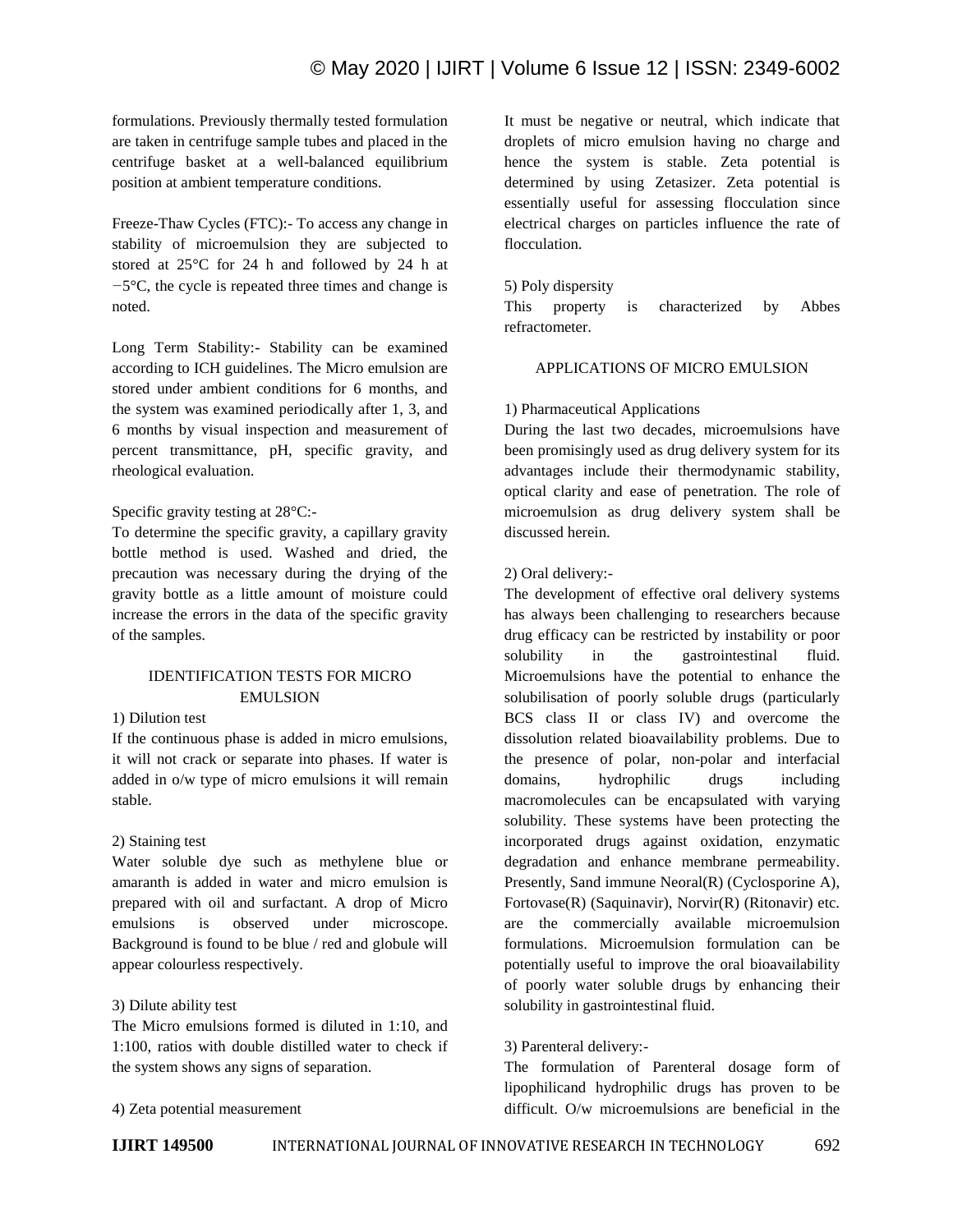Parenteral delivery of sparingly soluble drugs where the administration of suspension is not required. They provide a means of obtaining relatively high concentration of these drugs which usually requires frequent administration.

Other advantages are that they exhibit a higher physical stability in plasma than liposome's or other vehicles and the internal oil phase is more resistant against drug leaching. Several sparingly soluble drugs have been formulated into o/w microemulsion for parenteral delivery. An alternative approach was taken by Von Corse want and Thoren in which C3- C4 alcohols were replaced with parenterally acceptable cosurfactants, polyethylene glycol (400) / polyethylene glycol (660) 12-hydroxystearate / ethanol, while maintaining a flexible surfactant film and spontaneous curvature near zero to obtain and almost balanced middle phase microemulsion.

# 4) Topical delivery:-

Topical administration of drugs can have advantages over other methods for several reasons, one of which is the avoidance of hepatic first-pass metabolism, salivary and degradation of the drug in stomach and related toxicity effects. Another is the direct delivery and targetability of the drug to affected areas of the skin or eyes.

# 5) Ophthalmic delivery:-

In conventional ophthalmic dosage forms, water soluble drugs are delivered in aqueous solution while water insoluble drugs are formulated as suspension or ointments. Low corneal bioavailability and lack of efficiency in the posterior segment of ocular tissue are some of the serious problem of these systems.

#### 6) Nasal delivery:-

Recently, microemulsions are being studied as a delivery system to enhance uptake of drug through nasal mucosa. In addition with mucoadhesive polymer helps in prolonging residence time on the mucosa. Lianly et al. investigated the effect of diazepam on the emergency treatment of status epilepticus. They found that the nasal absorption of diazepam fairly rapid at 2 mg kg-1 dose with maximum drug plasma concentration reached within 2-3 min.

#### ADVANTAGES

- 1. Micro emulsions are thermodynamically stable system and allows self-emulsification of the system.
- 2. Micro emulsions act as super solvents for drug, can solubilise both hydrophilic and lipophilic drugs including drugs that are relatively insoluble in both aqueous and hydrophobic solvents.
- 3. The dispersed phase, lipophilic or hydrophilic (oil-in-water, O/W, or water-in-oil, W/O micro emulsions) can act as a potential reservoir of lipophilic or hydrophilic drugs, respectively. Drug release with pseudo-zero-order kinetics can be obtained, depending on the volume of the dispersed phase, the partition of the drug and the transport rate of the drug.
- 4. The mean diameter of droplets in micro emulsion is below 0.22 mm. This yield a large interfacial area, from which the drug is released rapidly into external phase when absorption (in vitro or in vivo) takes place, maintaining the concentration in the external phase close to initial levels.

# **REFERENCE**

- [1] Danielsson, I.; Lindman, B. Colloids Surf. A 1981, 3, 391.
- [2] Sjöblom, J.; Lindberg, R.; Friberg, S. E. Adv. Colloid Interface Sci. 1996, 125.
- [3] Schulman, J. H.; Stoeckenius, W.; Prince, M. J. Phys. Chem. 1959, 63, 1677.
- [4] Shinoda, K.; Friberg, S. Adv. Colloid Interface Sci. 1975, 4, 281.
- [5] Adamson, A. W. J. Colloid Interface Sci. 1969, 29, 261.3.
- [6] Friberg, S. E.; Mandell, L.; Larsson, M. J. Colloid Interface Sci. 1969, 29, 155.
- [7] T.P. Hoar, J.H. Schulman, Transparent water-inoil disper-sions, the oleopathic hydro-micelle, Nature. 152 (1943) 102–103.
- [8] J. H. Schulman, W. Stoeckenius, L. M. Prince, Mechanism of formation and structure of micro emulsions by electron microscopy, J. Phys. Chem., 63 (1959) 1677–1680.
- [9] Danielsson, B. Lindman, The definition of a microemulsion, Colloids and Surfaces, 3 (1981) 391–392.
- [10]Ahmed, J.; Ramanujachary, K.V.; Lofland, S.E.; Furiato, A.; Gupta, G.; Shivaprasad, S.M. &